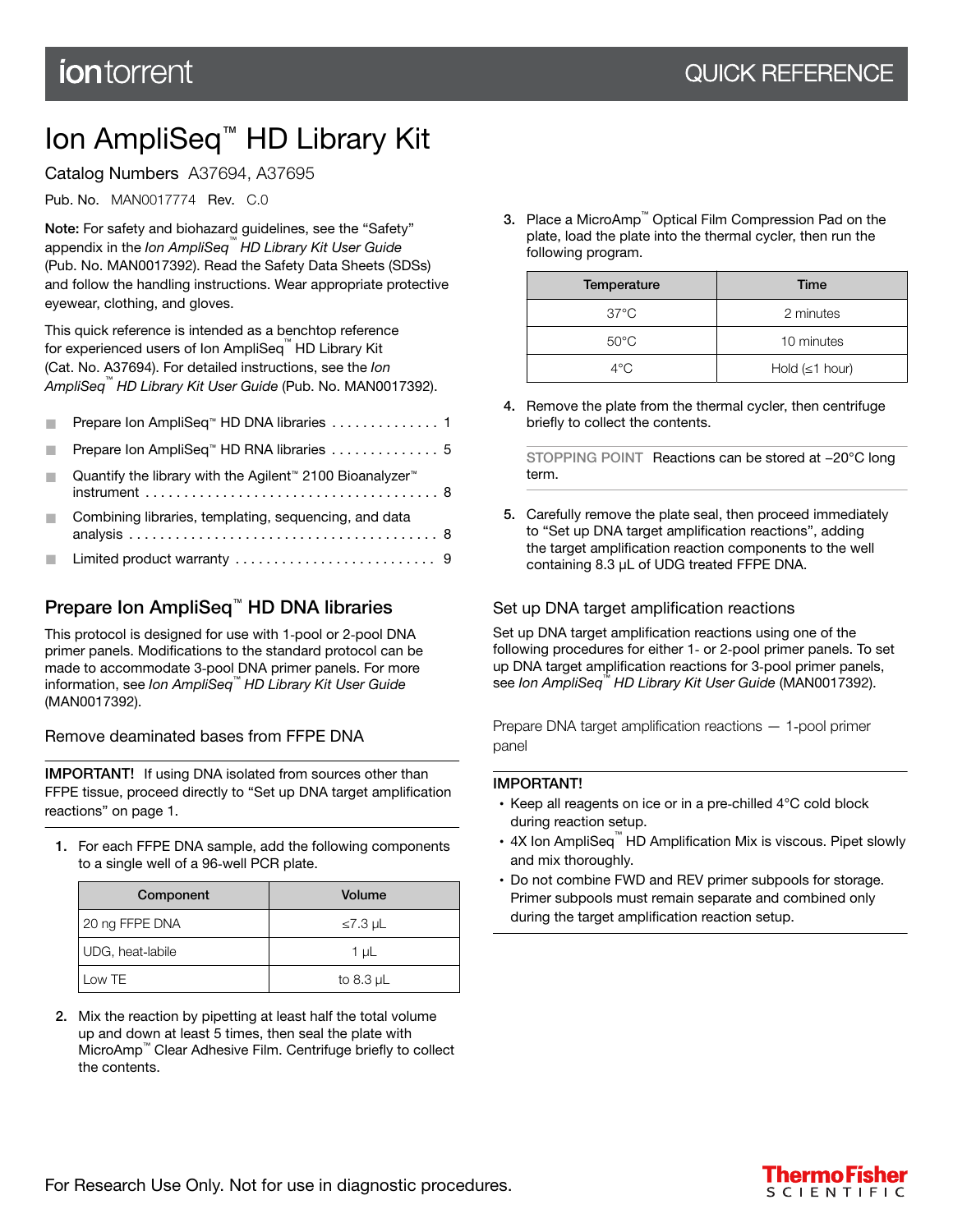- <span id="page-1-0"></span>1. Place a 96-well plate on ice or in a pre-chilled 4°C cold block.
- 2. Add the following components to a single well of a 96‑well PCR plate. Prepare a master mix without sample DNA for multiple reactions.

| Component                                                         | Volume        |
|-------------------------------------------------------------------|---------------|
| 20 ng cfNA, cfDNA, or FFPE DNA                                    | ≤12.5 µL      |
| 4X Ion AmpliSeq <sup>"</sup> HD Amplification<br>Mix (purple cap) | 7.5 µL        |
| 10X Pool 1 FWD (red cap)                                          | 3 µL          |
| 10X Pool 1 REV (yellow cap)                                       | 3 µL          |
| CRC (yellow cap)                                                  | $4 \mu L$     |
| Nuclease-free Water                                               | to $30 \mu L$ |

3. Mix by pipetting at least half the total volume up and down at least 5 times, then seal the plate with a MicroAmp™ Clear Adhesive Film. Centrifuge briefly to collect the contents.

Proceed to "Amplify the targets" on page 2.

Prepare DNA target amplification reactions — 2‑pool primer panel

#### IMPORTANT!

- Keep all reagents on ice or in a pre-chilled 4°C cold block during reaction setup.
- 4X Ion AmpliSeq<sup>™</sup> HD Amplification Mix is viscous. Pipet slowly and mix thoroughly.
- · Do not combine FWD and REV primer subpools together for storage. Primer subpools must remain separate and combined only during the target amplification reaction setup.
- 1. Place a 96‑well plate on ice or in a pre‑chilled 4°C cold block.
- 2. Add the following components to two wells of a 96‑well PCR plate. For multiple reactions, prepare a master mix without the sample DNA.

| Component                                             | Well 1, Pool 1<br>(volume) | Well 2, Pool 2<br>(volume) |
|-------------------------------------------------------|----------------------------|----------------------------|
| 20 ng cfNA, cfDNA, or<br><b>FFPE DNA</b>              | $≤6.3$ µL                  | $≤6.3$ µL                  |
| 4X Ion AmpliSeg™ HD<br>Amplification Mix (purple cap) | $3.7 \mu L$                | 3.7 µL                     |
| 10X Primer Pool 1 FWD<br>(red cap)                    | 1.5 µL                     |                            |
| 10X Primer Pool 1 REV<br>(yellow cap)                 | 1.5 µL                     |                            |
| 10X Primer Pool 2 FWD<br>(blue cap)                   |                            | 1.5 $\mu$ L                |
| 10X Primer Pool 2 REV<br>(green cap)                  |                            | 1.5 $\mu$ L                |
| CRC (yellow cap)                                      | $2 \mu L$                  | $2 \mu L$                  |
| Nuclease-free Water                                   | to 15 $\mu$ L              | to $15 \mu L$              |

3. Mix thoroughly by pipetting at least half the total volume up and down at least 5 times, then seal the plate with MicroAmp™ Clear Adhesive Film. Centrifuge briefly to collect the contents.

### Amplify the targets

IMPORTANT! If you are using challenging primer panels or panels that have ≥500 primer pairs, amplify the targets using cycling option A in [Table 1](#page-2-0).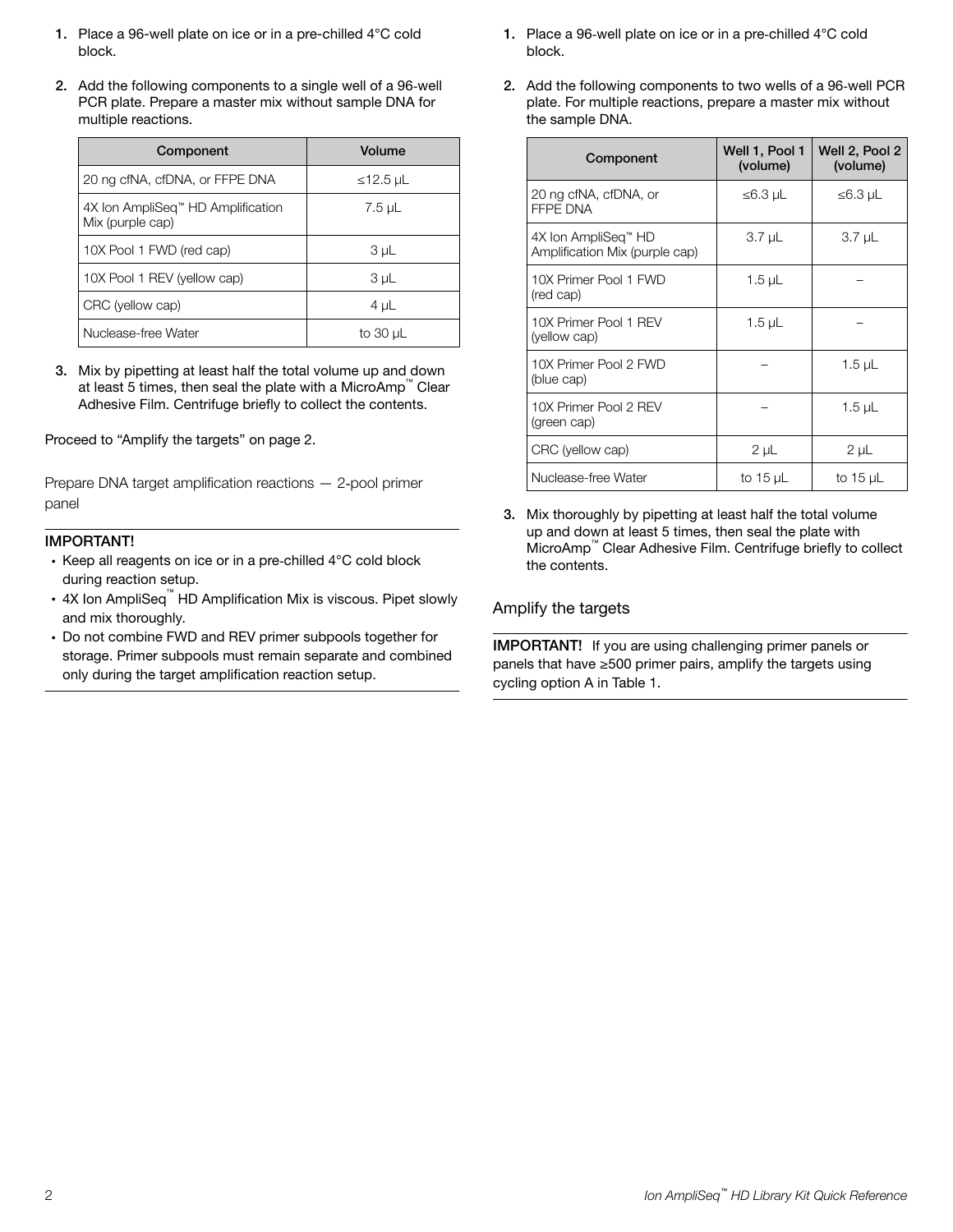- <span id="page-2-0"></span>1. Place a MicroAmp™ Optical Film Compression Pad on the plate, then load the plate into the thermal cycler.
- 2. Run one of the following cycling programs, depending on the type of panel that is used.
	- *(Recommended)* Use the following cycling program for all primer panel types, including challenging panels and panels with ≥500 primer pairs.

|  | Table 1 Cycling option A |  |
|--|--------------------------|--|
|  |                          |  |

| Stage    | <b>Step</b>     | Temperature    | <b>Time</b> |
|----------|-----------------|----------------|-------------|
| 3 cycles | Denature        | $99^{\circ}$ C | 30 seconds  |
|          | Anneal          | $64^{\circ}$ C | 2 minutes   |
|          |                 | $60^{\circ}$ C | 12 minutes  |
|          |                 | $66^{\circ}$ C | 2 minutes   |
|          | Extend          | $72^{\circ}$ C | 2 minutes   |
| Hold     | Final extension | $72^{\circ}$ C | 2 minutes   |
| Hold     |                 | $4^{\circ}$ C  | ≤1 hour     |

Use the following alternative cycling program if excessive amounts of primer dimer is produced with cycling option A.

| Table 2 Cycling option B |
|--------------------------|
|--------------------------|

| Stage    | <b>Step</b>     | Temperature    | Time          |
|----------|-----------------|----------------|---------------|
| 3 cycles | Denature        | $99^{\circ}$ C | 30 seconds    |
|          | Anneal          | $64^{\circ}$ C | 2 minutes     |
|          |                 | $60^{\circ}$ C | 6 minutes     |
|          | Extend          | $72^{\circ}$ C | 30 seconds    |
| Hold     | Final extension | $72^{\circ}$ C | 2 minutes     |
| Hold     |                 | $4^{\circ}$ C  | $\leq$ 1 hour |

Combine target amplification reactions (for 2‑pool DNA primer panel libraries)

Note: Combining target amplification reactions is only required for DNA libraries with 2 or more primer pools.

For instructions on combining target amplification reactions for 3‑pool DNA primer panel libraries, see the *Ion AmpliSeq™ HD Library Kit User Guide* (MAN0017392).

- 1. Remove the plate from the thermal cycler, then centrifuge briefly to collect the contents.
- 2. Carefully remove the plate seal.
- 3. For each sample, combine both 15-µL target amplification reactions into a single well.

Proceed to step 2 of "Partially digest amplicons" on page 3.

### Partially digest amplicons

#### IMPORTANT!

- · Ion AmpliSeq™ HD SUPA Reagent is viscous. Pipet slowly and mix thoroughly. Perform this step on ice or a cold block, then quickly proceed to incubation.
- · Do not substitute any assay components with reagents from other kits.
- 1. Tap the plate gently on a hard flat surface, or centrifuge briefly to collect the contents at the bottom of the wells, then remove the plate seal.
- 2. Add 5 µL of Ion AmpliSeq™ HD SUPA Reagent (green cap) to each well.

IMPORTANT! FuPa Reagent is NOT a substitute for the Ion AmpliSeq™ HD SUPA Reagent.

- 3. Mix by pipetting at least half the total volume up and down at least 5 times, then seal the plate with a MicroAmp™ Clear Adhesive Film. Centrifuge briefly to collect the contents.
- 4. Place a MicroAmp™ Optical Film Compression Pad on the plate, load the plate into the thermal cycler, then run the following program.

| Temperature    | <b>Time</b>          |
|----------------|----------------------|
| $30^{\circ}$ C | 15 minutes           |
| $50^{\circ}$ C | 15 minutes           |
| $55^{\circ}$ C | 15 minutes           |
| $25^{\circ}$ C | 10 minutes           |
| $98^{\circ}$ C | 2 minutes            |
| $4^{\circ}$ C  | Hold $(\leq 1$ hour) |

### Amplify the library with barcoded primers

Ion AmpliSeq™ HD Dual Barcode Kit 1–24 primers are provided ready-to-use with different barcode primers per well. These primers are required for library preparation when sequencing one or multiple libraries per sequencing chip. If you are sequencing multiple libraries on a single chip, make sure to use different primers with each library.

- 1. Remove the plate from the thermal cycler, then centrifuge briefly to collect the contents.
- 2. Carefully remove the adhesive film from the plate.
- 3. Add 4 µL of the selected barcode primers from the Ion AmpliSeq™ HD Dual Barcode Kit 1–24 to each well.
- 4. Mix by pipetting at least half the total volume up and down at least 5 times, then seal the plate with MicroAmp™ Clear Adhesive Film. Centrifuge briefly to collect the contents.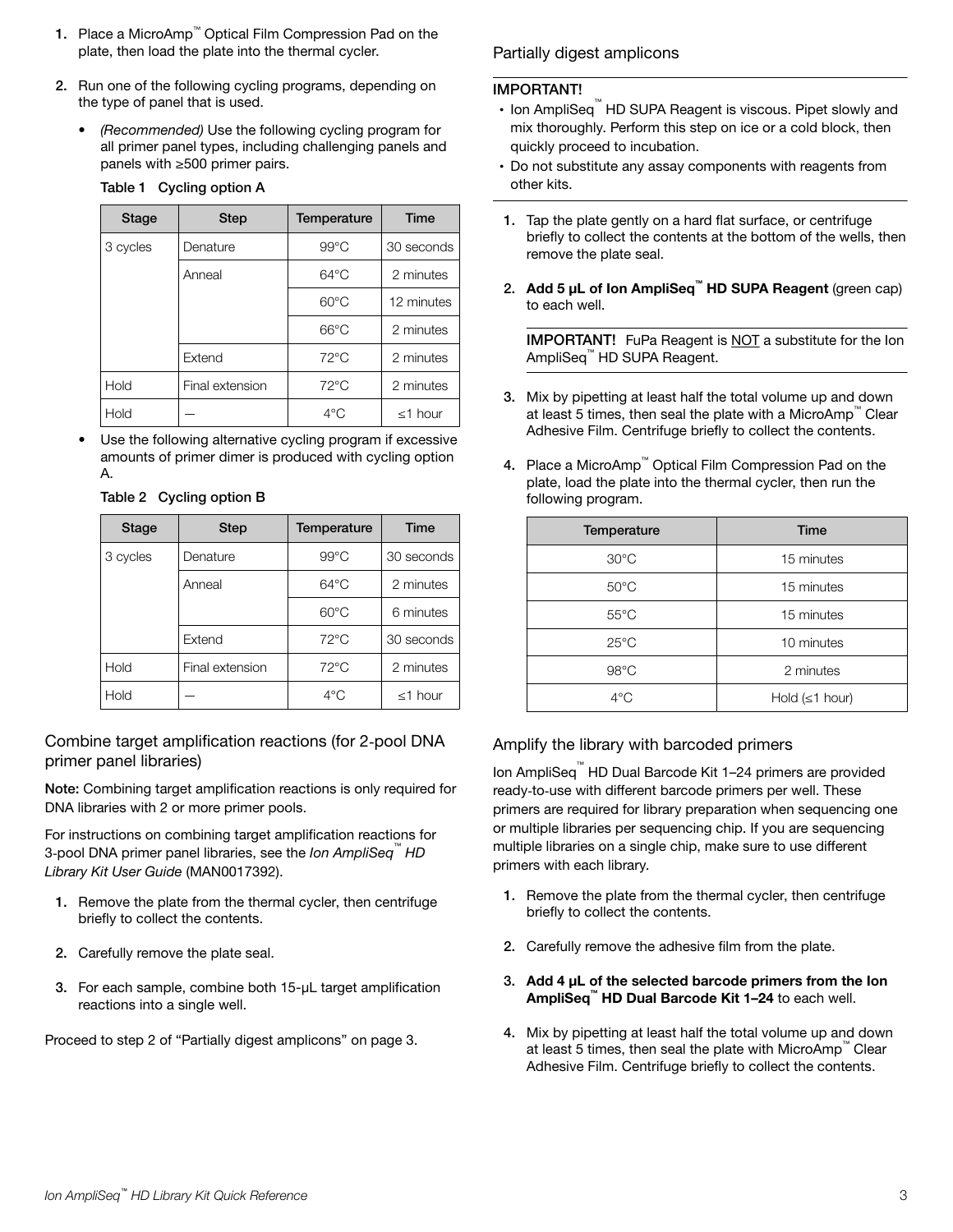<span id="page-3-0"></span>5. Place a MicroAmp™ Optical Film Compression Pad on the plate, load the plate into the thermal cycler, then run the following program.

| Stage                                        | <b>Step</b>            | Temperature    | <b>Time</b> |  |
|----------------------------------------------|------------------------|----------------|-------------|--|
| Hold                                         | Activate the<br>enzyme | $99^{\circ}$ C | 15 seconds  |  |
| 5 cycles                                     | Denature               | $99^{\circ}$ C | 15 seconds  |  |
|                                              | Anneal                 | $62^{\circ}$ C | 20 seconds  |  |
|                                              | Extend                 | $72^{\circ}$ C | 20 seconds  |  |
| 12-15 cycles <sup>[1]</sup> ,<br>see Table 3 | Denature               | $99^{\circ}$ C | 15 seconds  |  |
|                                              | Extend                 | $70^{\circ}$ C | 40 seconds  |  |
| Hold                                         | Final extension        | $72^{\circ}$ C | 5 minutes   |  |
| Hold                                         |                        | $4^{\circ}$ C  | Indefinite  |  |

[1] For FFPE DNA, using 17 cycles can improve library yields.

|  | Table 3 Recommended number of amplification cycles |  |  |  |
|--|----------------------------------------------------|--|--|--|
|--|----------------------------------------------------|--|--|--|

| Primer pairs per pool | Number of cycles |
|-----------------------|------------------|
| 12-500                | 15               |
| $501 - 1,000$         | 14               |
| $1,001 - 2,000$       | 13               |
| 2,001-5,000           | 12               |

STOPPING POINT Library amplification products can be stored at 4°C overnight on the thermal cycler. For longer periods, store at −20°C.

### Purify the library

- 1. Bring the Agencourt™ AMPure™ XP Reagent to room temperature, then vortex thoroughly to disperse the beads before use.
- 2. Briefly centrifuge the plate to collect the contents in the bottom of the wells.
- 3. Carefully remove the plate seal, transfer each library into a separate new well, then add 10 µL of Low TE to each library. Mix by pipetting at least half the total volume up and down 5 times.
- 4. Add 39 µL (1X sample volume before Low TE addition) of the Agencourt™ AMPure™ XP Reagent to each library, then pipet up and down 5 times to thoroughly mix the bead suspension with the DNA.
- 5. Incubate the mixture for 5 minutes at room temperature.
- 6. Place the plate in a magnetic rack such as the DynaMag<sup>™</sup>-96 Side Magnet, then incubate for 2 minutes or until the solution clears.
- 7. Carefully remove, then discard the supernatant without disturbing the pellet.
- 8. Add 150 μL of freshly prepared 70% ethanol, then move the plate side-to-side in the two positions of the magnet 5 times to wash the beads.
- 9. Carefully remove, then discard the supernatant without disturbing the pellet.
- 10. Repeat step 8–step 9 one more time.
- 11. Ensure that all ethanol droplets are removed from the wells. Keeping the plate in the magnet, air-dry the beads at room temperature for 5 minutes.
- 12. Remove the plate from the magnet, add 50 µL of Low TE buffer to each well, then resuspend the Agencourt™ AMPure™ XP beads by pipetting up and down.
- 13. Incubate the plate at room temperature for 5 minutes.
- 14. Place the plate back in a magnetic rack such as the DynaMag™ –96 Side Magnet, then incubate for 2 minutes or until the solution clears.
- 15. Transfer 50 µL of the purified library into a new well.
- 16. Add 50 μL (1X sample volume) of Agencourt™ AMPure™ XP Reagent to each library, then pipet up and down 5 times to thoroughly mix the bead suspension with the DNA.
- 17. Incubate the mixture for 5 minutes at room temperature.
- 18. Place the plate in a magnetic rack such as the DynaMag<sup>™</sup>-96 Side Magnet, then incubate for 2 minutes or until the solution clears.
- 19. Carefully remove, then discard the supernatant without disturbing the pellet.
- 20. Add 150 μL of freshly prepared 70% ethanol, then move the plate side-to-side in the two positions of the magnet 5 times to wash the beads.
- 21. Carefully remove, then discard the supernatant without disturbing the pellet.
- 22. Repeat step 20–step 21 one more time.
- 23. Ensure that all ethanol droplets are removed from the wells. Keeping the plate in the magnet, air-dry the beads at room temperature for 5 minutes.
- 24. Remove the plate from the magnet, add 50 µL of Low TE buffer to each well, then resuspend the Agencourt™ AMPure™ XP beads by pipetting up and down.
- 25. Incubate the plate at room temperature for 5 minutes.
- 26. Place the plate back in a magnetic rack such as the DynaMag™ –96 Side Magnet, then incubate for 2 minutes or until the solution clears.
- 27. Transfer the cleared library solution into a new tube or well in a plate.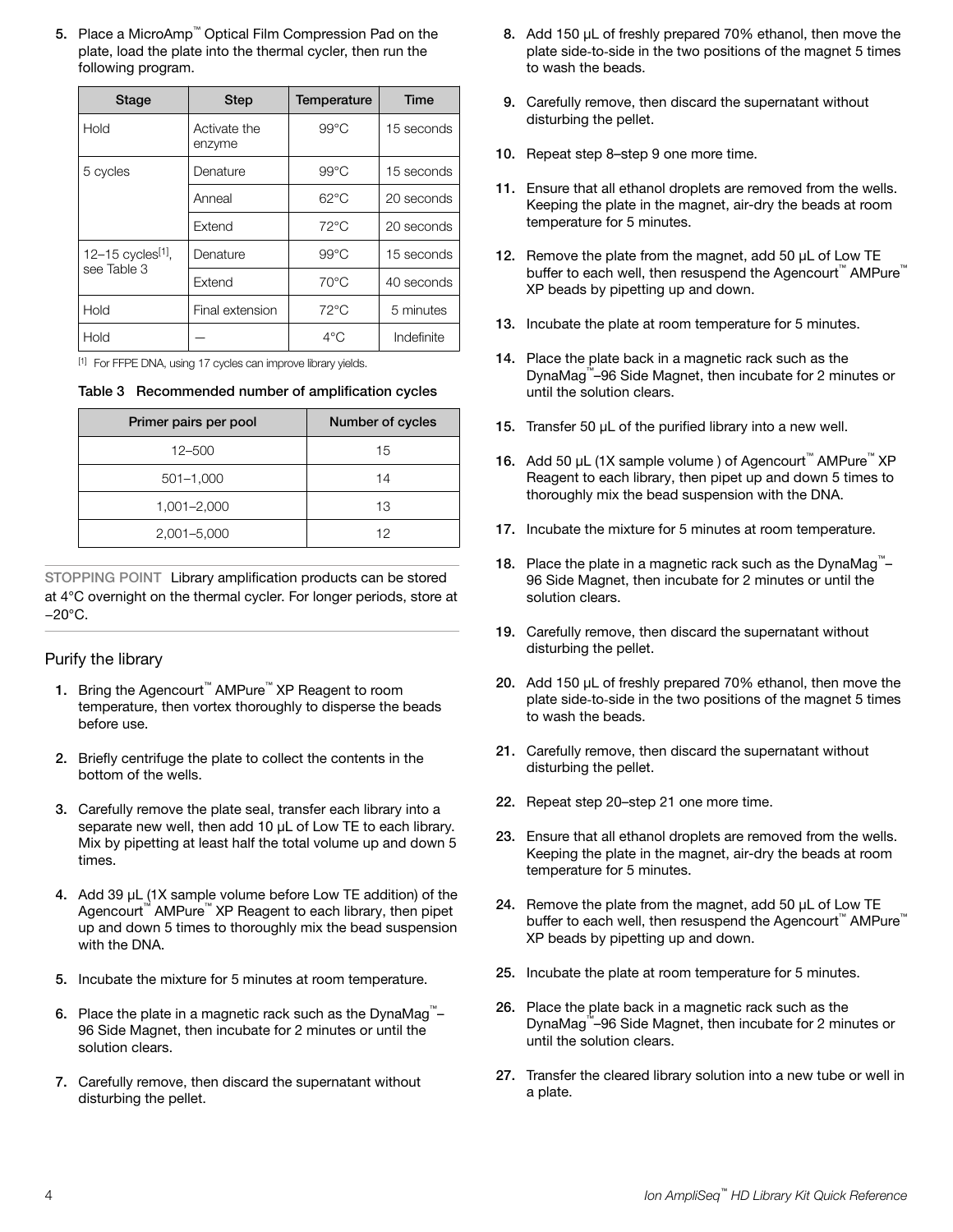# <span id="page-4-0"></span>Prepare Ion AmpliSeq™ HD RNA libraries

This protocol is designed for use with 1‑pool RNA primer panels and panels that contain both DNA and RNA assays in a single primer pool.

Reverse transcribe RNA

IMPORTANT! Warm the 5X VILO™ Reaction Mix to room temperature for at least 20 minutes, then vortex to mix before pipetting. If there is any visible precipitate, mix further by vortexing until the 5X VILO™ Reaction Mix is completely resuspended.

- 1. If the RNA was prepared from FFPE tissue and not previously heat-treated, heat at 80°C for 10 minutes, then cool to room temperature.
- 2. For each sample, add the following components to a single well of a 96-well PCR plate. For multiple reactions, prepare a master mix without sample RNA.

| Component                     | Volume        |
|-------------------------------|---------------|
| 5X VILO™ Reaction Mix         | $2.4 \mu L$   |
| 10X SuperScript™ Enzyme Mix   | 1.2 $\mu$ L   |
| $\geq$ 20 ng cfNA or FFPE RNA | $\leq 8.4$ µL |
| Nuclease-free Water           | to 12 $\mu$ L |

- 3. Mix by pipetting at least half the total volume up and down at least 5 times, then seal the plate with MicroAmp™ Clear Adhesive Film. Centrifuge briefly to collect the contents.
- 4. Place a MicroAmp™ Optical Film Compression Pad on the plate, load the plate in the thermal cycler, then run the following program.

| Temperature    | Time       |
|----------------|------------|
| $42^{\circ}$ C | 30 minutes |
| $85^{\circ}$ C | 5 minutes  |
| $4^{\circ}$ C  | Hold       |

STOPPING POINT Samples can be stored at 4°C for up to 16 hours in the thermal cycler. For longer term, store at −20°C.

5. Gently tap the plate on the bench to ensure that reactions are at the bottom of the wells.

# Prepare cDNA target amplification reactions

# IMPORTANT!

- Keep all reagents on ice or in a pre-chilled 4°C cold block during reaction setup.
- 4X Ion AmpliSeq<sup>™</sup> HD Amplification Mix is viscous. Pipet slowly and mix thoroughly.
- · Do not combine FWD and REV primer subpools for storage. Primer subpools must remain separate until combined during the target amplification reaction setup.
- DO NOT use CRC in RNA library preparation. The reagent is not compatible with the VILO  $\degree$  Reaction Mix.
- 1. Place a 96-well plate on ice or in a pre-chilled 4°C cold block.
- 2. Add the following components to a single well of a 96‑well PCR plate. Prepare a master mix without sample cDNA for multiple reactions.

| Component                                             | Volume         |  |
|-------------------------------------------------------|----------------|--|
| cDNA from 20 ng cfNA or FFPE RNA                      | 12 µ $L^{[1]}$ |  |
| 4X Ion AmpliSeq™ HD Amplification Mix<br>(purple cap) | 7.5 µL         |  |
| 10X Pool 1 FWD (red cap)                              | 3 µL           |  |
| 10X Pool 1 REV (yellow cap)                           | 3 µL           |  |
| Nuclease-free Water                                   | to 30 $\mu$ L  |  |

[1] cDNA volume in each target amplification reaction is the entire volume of the reverse transcription reaction from "Reverse transcribe RNA" on page 5.

3. Mix by pipetting at least half the total volume up and down at least 5 times, then seal the plate with a MicroAmp™ Clear Adhesive Film. Centrifuge briefly to collect the contents.

# Amplify the targets

IMPORTANT! If you are using challenging primer panels or panels that have ≥500 primer pairs, amplify the targets using cycling option A in [Table 4](#page-5-0).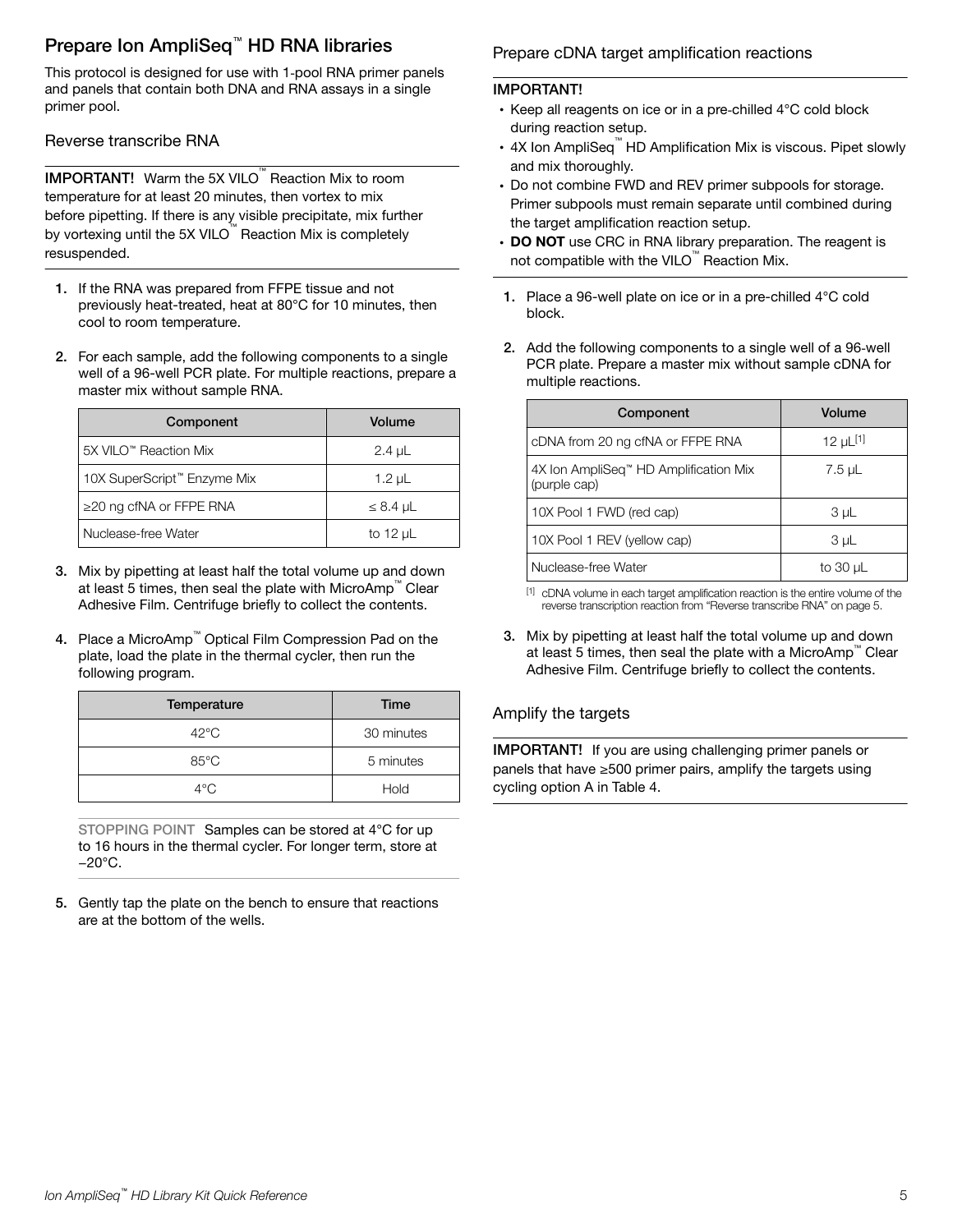- <span id="page-5-0"></span>1. Place a MicroAmp™ Optical Film Compression Pad on the plate, then load the plate into the thermal cycler.
- 2. Run one of the following cycling programs, depending on the type of panel that is used.
	- *(Recommended)* Use the following cycling program for all primer panel types, including challenging panels and panels with ≥500 primer pairs.

| Stage    | <b>Step</b>     | Temperature    | <b>Time</b>   |
|----------|-----------------|----------------|---------------|
| 3 cycles | Denature        | $99^{\circ}$ C | 30 seconds    |
|          | Anneal          | $64^{\circ}$ C | 2 minutes     |
|          |                 | $60^{\circ}$ C | 12 minutes    |
|          |                 | $66^{\circ}$ C | 2 minutes     |
|          | Extend          | $72^{\circ}$ C | 2 minutes     |
| Hold     | Final extension | $72^{\circ}$ C | 2 minutes     |
| Hold     |                 | $4^{\circ}$ C  | $\leq$ 1 hour |

#### Table 4 Cycling option A

Use the following alternative cycling program if excessive amounts of primer dimer is produced with cycling option A.

| Table 5 Cycling option B |  |
|--------------------------|--|
|                          |  |

| Stage    | <b>Step</b>     | Temperature    | <b>Time</b>   |
|----------|-----------------|----------------|---------------|
| 3 cycles | Denature        | $99^{\circ}$ C | 30 seconds    |
|          | Anneal          | $64^{\circ}$ C | 2 minutes     |
|          |                 | $60^{\circ}$ C | 6 minutes     |
|          | Extend          | $72^{\circ}$ C | 30 seconds    |
| Hold     | Final extension | $72^{\circ}$ C | 2 minutes     |
| Hold     |                 | $4^{\circ}$ C  | $\leq$ 1 hour |

Partially digest amplicons

#### IMPORTANT!

- · Ion AmpliSeq™ HD SUPA Reagent is viscous. Pipet slowly and mix thoroughly. Perform this step on ice or a cold block, then quickly proceed to incubation.
- · Do not substitute any assay components with reagents from other kits.
- 1. Tap the plate gently on a hard flat surface, or centrifuge briefly to collect the contents at the bottom of the wells, then remove the plate seal.
- 2. Add 5 µL of Ion AmpliSeq<sup>™</sup> HD SUPA Reagent (green cap) to each well.

IMPORTANT! FuPa Reagent is NOT a substitute for the Ion AmpliSeq™ HD SUPA Reagent.

3. Mix by pipetting at least half the total volume up and down at least 5 times, then seal the plate with a MicroAmp™ Clear Adhesive Film. Centrifuge briefly to collect the contents.

4. Place a MicroAmp™ Optical Film Compression Pad on the plate, load the plate into the thermal cycler, then run the following program.

| Temperature    | <b>Time</b>          |
|----------------|----------------------|
| $30^{\circ}$ C | 15 minutes           |
| $50^{\circ}$ C | 15 minutes           |
| $55^{\circ}$ C | 15 minutes           |
| $25^{\circ}$ C | 10 minutes           |
| $98^{\circ}$ C | 2 minutes            |
| 4°C            | Hold $(\leq 1$ hour) |

### Amplify the library with barcoded primers

Ion AmpliSeq™ HD Dual Barcode Kit 1–24 primers are provided ready-to-use with different barcode primers per well. These primers are required for library preparation when sequencing one or multiple libraries per sequencing chip. If you are sequencing multiple libraries on a single chip, make sure to use different primers with each library.

- 1. Remove the plate from the thermal cycler, then centrifuge briefly to collect the contents.
- 2. Carefully remove the adhesive film from the plate.
- 3. Add 4 µL of the selected barcode primers from the Ion AmpliSeq™ HD Dual Barcode Kit 1–24 to each well.
- 4. Mix by pipetting at least half the total volume up and down at least 5 times, then seal the plate with MicroAmp™ Clear Adhesive Film. Centrifuge briefly to collect the contents.
- 5. Place a MicroAmp™ Optical Film Compression Pad on the plate, load the plate into the thermal cycler, then run the following program.

| <b>Stage</b>                                           | <b>Step</b>            | Temperature    | Time       |
|--------------------------------------------------------|------------------------|----------------|------------|
| Hold                                                   | Activate the<br>enzyme | $99^{\circ}$ C | 15 seconds |
| 5 cycles                                               | Denature               | $99^{\circ}$ C | 15 seconds |
|                                                        | Anneal                 | $62^{\circ}$ C | 20 seconds |
|                                                        | Extend                 | $72^{\circ}$ C | 20 seconds |
| $12-15$ cycles,                                        | Denature               | $99^{\circ}$ C | 15 seconds |
| see Table 6<br>(17 cycles for<br>FFPE RNA and<br>cfNA) | Extend                 | $70^{\circ}$ C | 40 seconds |
| Hold                                                   | Final extension        | $72^{\circ}$ C | 5 minutes  |
| Hold                                                   |                        | $4^{\circ}$ C  | Indefinite |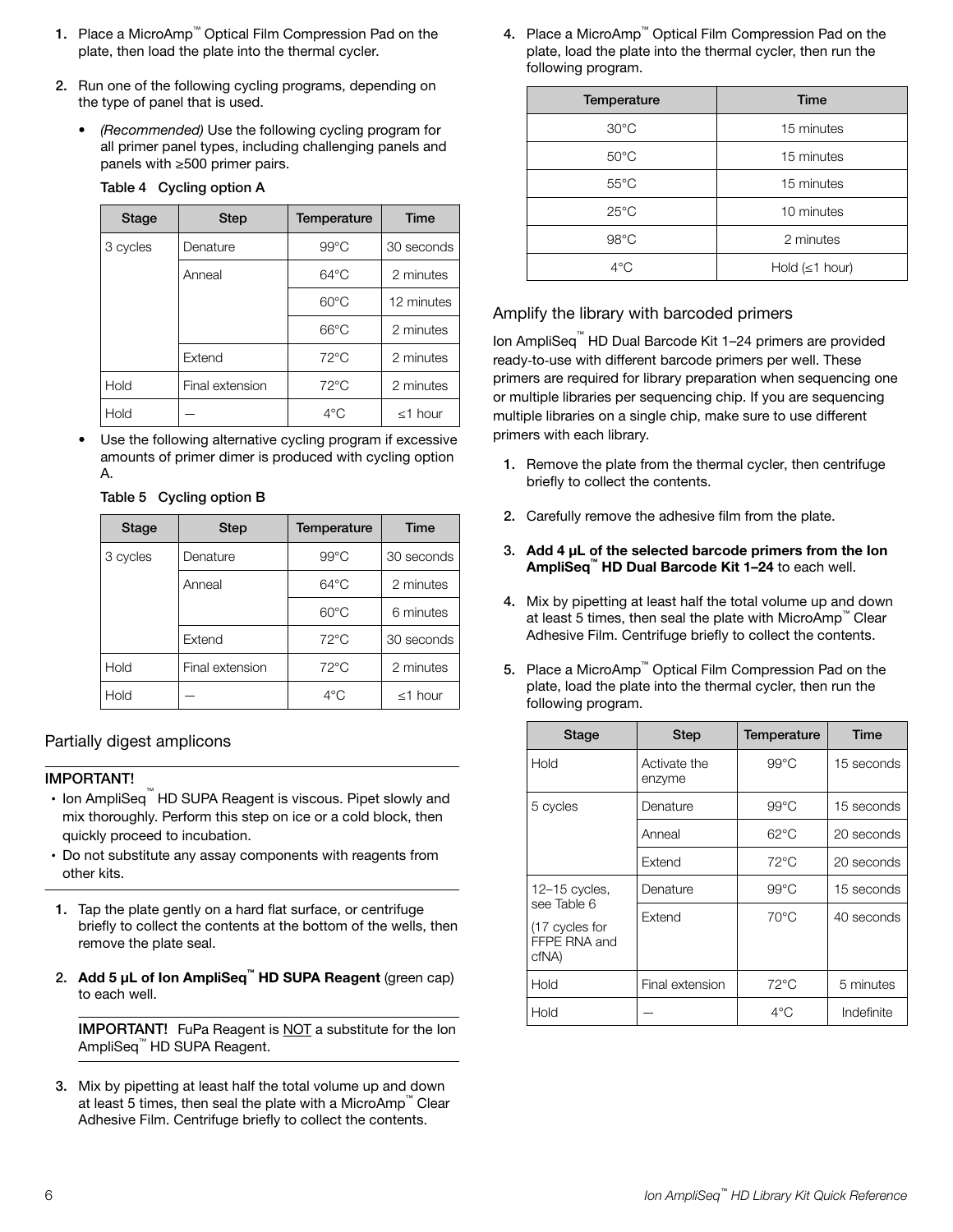#### <span id="page-6-0"></span>Table 6 Recommended number of amplification cycles

| Primer pairs per pool | Number of cycles |
|-----------------------|------------------|
| $12 - 500$            | 15               |
| $501 - 1,000$         | 14               |
| 1,001-2,000           | 13               |
| 2,001-5,000           | 12               |

STOPPING POINT Library amplification products can be stored at 4°C overnight on the thermal cycler. For longer periods, store at −20°C.

#### Purify the library

- 1. Bring the Agencourt™ AMPure™ XP Reagent to room temperature, then vortex thoroughly to disperse the beads before use.
- 2. Briefly centrifuge the plate to collect the contents in the bottom of the wells.
- 3. Carefully remove the plate seal, transfer each library into a separate new well, then add 10 uL of Low TE to each library. Mix by pipetting at least half the total volume up and down 5 times.
- 4. Add 39 µL (1X sample volume before Low TE addition) of the Agencourt™ AMPure™ XP Reagent to each library, then pipet up and down 5 times to thoroughly mix the bead suspension with the cDNA.
- 5. Incubate the mixture for 5 minutes at room temperature.
- 6. Place the plate in a magnetic rack such as the DynaMag<sup>™</sup>-96 Side Magnet, then incubate for 2 minutes or until the solution clears.
- 7. Carefully remove, then discard the supernatant without disturbing the pellet.
- 8. Add 150 μL of freshly prepared 70% ethanol, then move the plate side‑to‑side in the two positions of the magnet 5 times to wash the beads.
- 9. Carefully remove, then discard the supernatant without disturbing the pellet.
- 10. Repeat step 8–step 9 one more time.
- 11. Ensure that all ethanol droplets are removed from the wells. Keeping the plate in the magnet, air-dry the beads at room temperature for 5 minutes.
- 12. Remove the plate from the magnet, add 50  $\mu$ L of Low TE buffer to each well, then resuspend the Agencourt™ AMPure™ XP beads by pipetting up and down.
- 13. Incubate the plate at room temperature for 5 minutes.
- 14. Place the plate back in a magnetic rack such as the DynaMag™ –96 Side Magnet, then incubate for 2 minutes or until the solution clears.
- 15. Transfer 50 µL of the purified library into a new well.
- 16. Add 50 μL (1X sample volume) of Agencourt™ AMPure™ XP Reagent to each library, then pipet up and down 5 times to thoroughly mix the bead suspension with the DNA.
- 17. Incubate the mixture for 5 minutes at room temperature.
- 18. Place the plate in a magnetic rack such as the DynaMag<sup>™</sup>-96 Side Magnet, then incubate for 2 minutes or until the solution clears.
- 19. Carefully remove, then discard the supernatant without disturbing the pellet.
- 20. Add 150 μL of freshly prepared 70% ethanol, then move the plate side‑to‑side in the two positions of the magnet 5 times to wash the beads.
- 21. Carefully remove, then discard the supernatant without disturbing the pellet.
- 22. Repeat step 20–step 21 one more time.
- 23. Ensure that all ethanol droplets are removed from the wells. Keeping the plate in the magnet, air-dry the beads at room temperature for 5 minutes.
- 24. Remove the plate from the magnet, add 50 µL of Low TE buffer to each well, then resuspend the Agencourt™ AMPure™ XP beads by pipetting up and down.
- 25. Incubate the plate at room temperature for 5 minutes.
- 26. Place the plate back in a magnetic rack such as the DynaMag™ –96 Side Magnet, then incubate for 2 minutes or until the solution clears.
- 27. Transfer the cleared library solution into a new tube or well in a plate.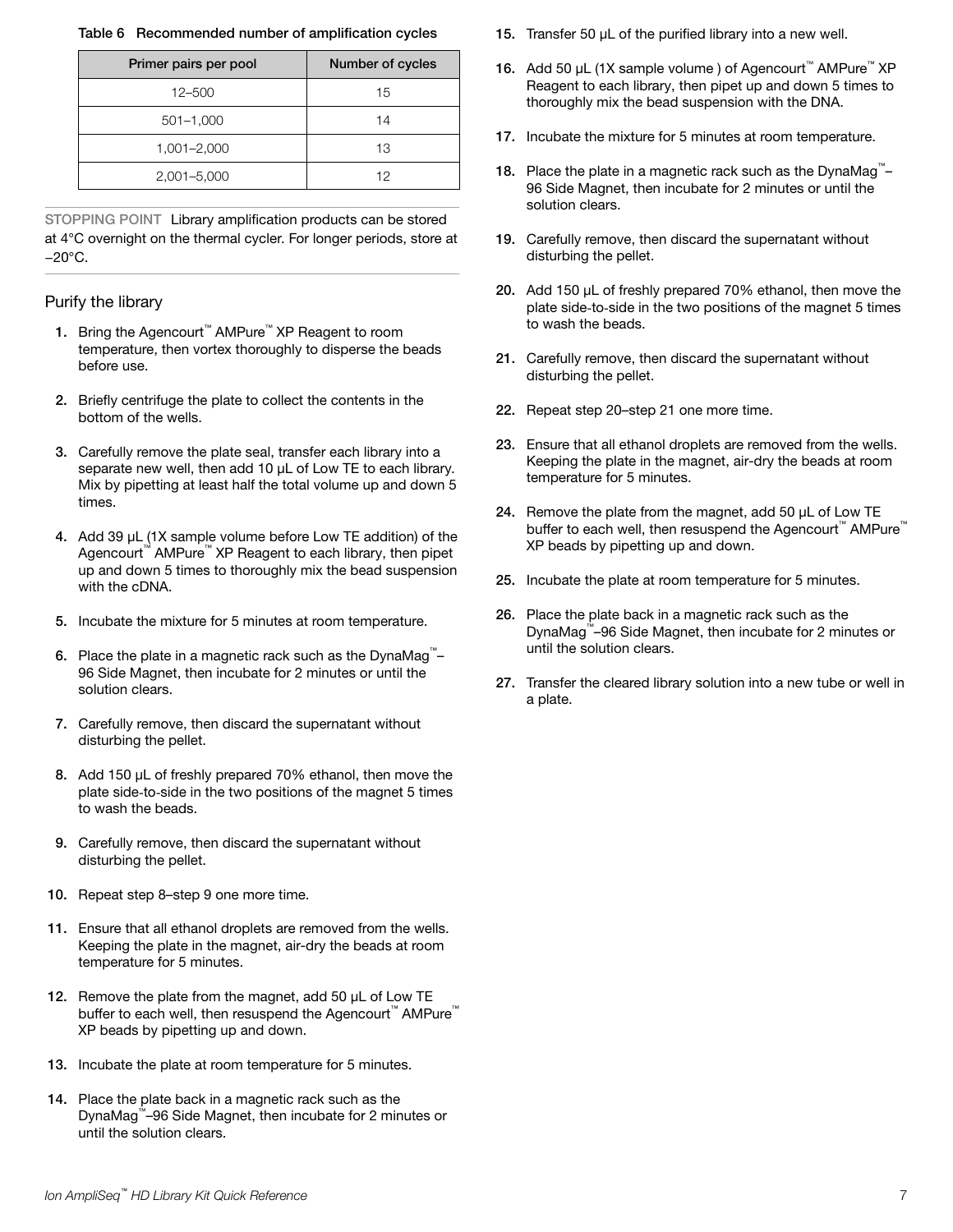# <span id="page-7-0"></span>Quantify the library with the Agilent<sup>™</sup> 2100 Bioanalyzer™ instrument

We recommend that you determine library concentration using the Agilent™ 2100 Bioanalyzer™ instrument, as this method also allows you to assess the library profile. After quantification, determine the dilution factor that results in a concentration of  $~100$  pM, which is appropriate for template preparation using an Ion template kit.

Quantify the library and calculate the dilution factor

Analyze 1 μL of the library on the Agilent™ 2100 Bioanalyzer™ instrument with the Agilent™ High Sensitivity DNA Kit (Cat. No. 5067-4626).

- 1. Determine the molar concentration of the library using the Bioanalyzer™ software. Briefly:
	- a. Select the Data icon in the Contexts panel, then view the electropherogram of the sample to be quantified.
	- b. Select the Region Table tab below, then create a region spanning the desired amplicon peaks. Correct the baseline if needed.
	- c. The molarity is automatically calculated and displayed in the table in pmol/L (pM).
- 2. Based on the calculated library concentration, determine the dilution that results in a concentration of ~100 pM.
- 3. Dilute library to ~100 pM, then proceed to "Combining libraries, templating, sequencing, and data analysis" on page 8 or store libraries as described in "Store libraries" on page 8.

### Store libraries

You can store libraries at 4–8°C for up to 1 month. For longer lengths of time, store at –30°C to –10°C.

# Combining libraries, templating, sequencing, and data analysis

For instruction on combining libraries, and guidelines for templating, sequencing, and data analysis see the *Ion AmpliSeq™ HD Library Kit User Guide* (Pub. No. MAN0017392).